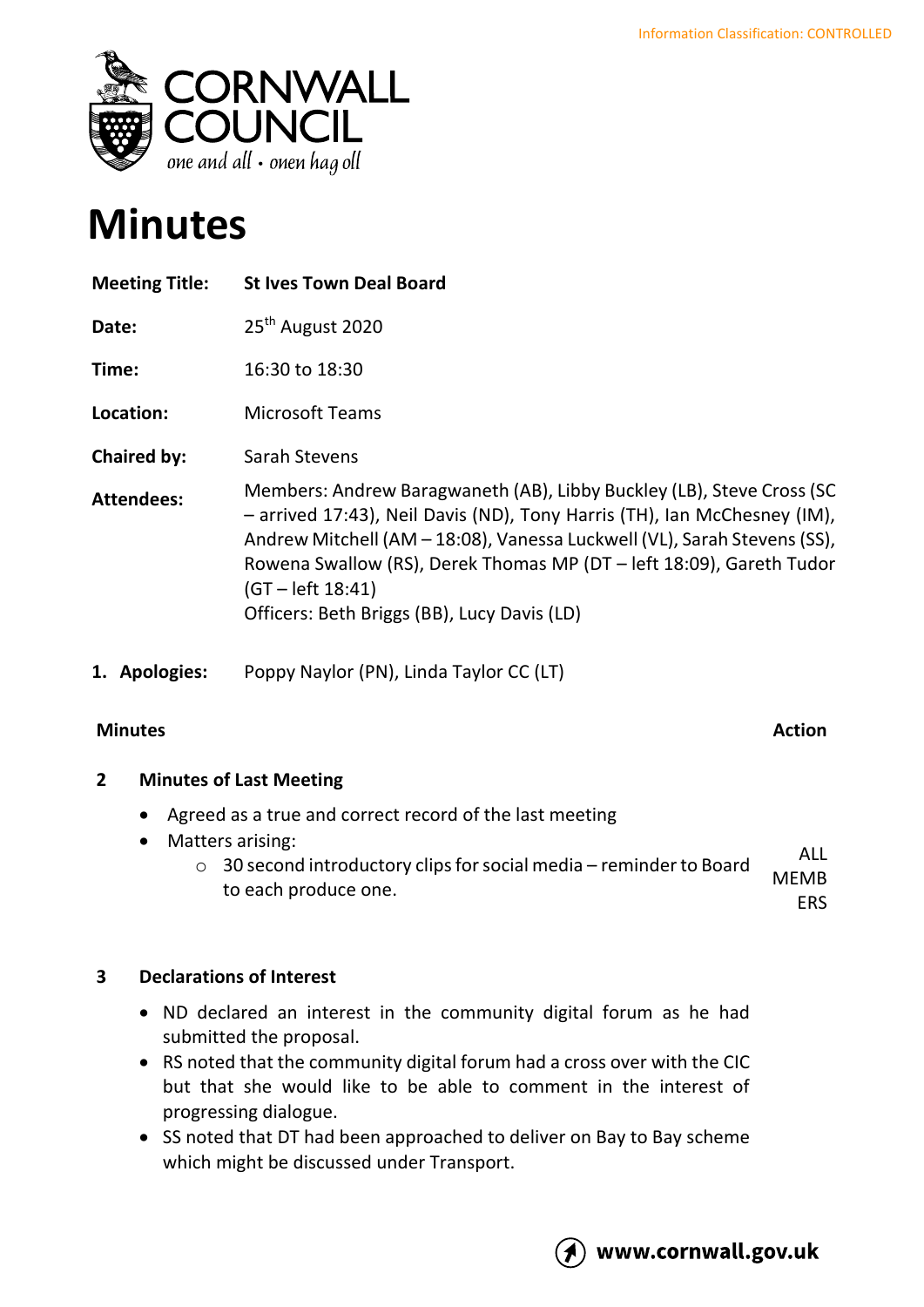#### **4 Project Proposals**

#### **Overview project list and feedback from EoIs received on 11th August:**

- LD noted that seven Expressions of Interest sent out with the fortnightly update, and thanked Members for feedback received to date.
- LD requested signoff from the Board on the recommendations made as to whether to accept each proposal.
- The Board indicated that they were supportive of LD's recommendations and were happy to agree them.
- LD noted that there were two proposals which were recommended not to take forward due to reasons outlined in summary document.
- LD noted that the review process was allowing for strategic fit to be considered and highlighted the synergies between the projects.
- It was noted that LD was feeding back to all project leads that this was an agreement in principle at this point and not a guarantee of inclusion in the TIP.
- It was agreed by the Board that LD feed back to the proposers as per recommendations outlined.
- LB flagged that the focus on mainly capital funding was not highlighted on the website. SS added that the agreement in principle (not guaranteed inclusion in TIP) should also be clearly highlighted.
- **ACTION:** LD to review website wording.

#### **For agreement in principle to proceed:**

#### **Kids R Us**

- This proposal had been circulated prior to the meeting, for consideration at the meeting.
- SS considered whether the proposer would be open to other groups using their space.
- GT noted the possibility of an auditorium on the school grounds and if that was something the proposer might consider.
- Questions around longevity and succession planning of organisation were raised.
- SS raised the possibility of links to further training in the arts. She also noted that match funding had not been addressed in the proposal and would like to see consideration of this.
- The Board agreed that this project should be agreed in principle, but with clarification on the above questions.
- **ACTION:** LD to feed back to Kids R Us with an agreement in principle but raising above questions/recommendations, encouraging them to

LD

LD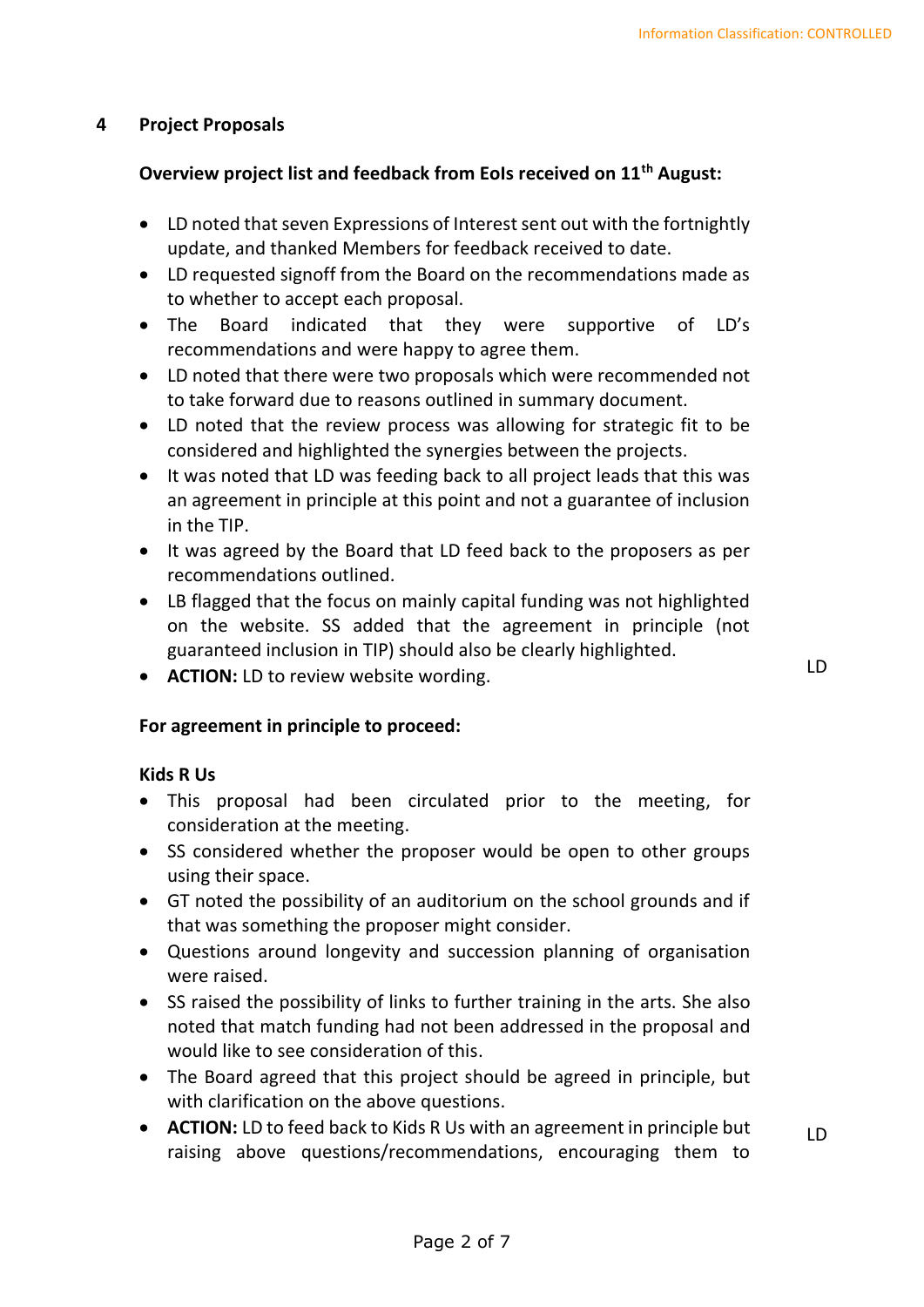consider longer term outcomes in terms of training and job creation potential as well as energy efficiency.

- The need to provide proposers with a timeline in terms of requirement to produce a business plan was also highlighted.
- The need to encourage proposers to highlight project outcomes was also considered important.
- SS highlighted the need for the Board to think about job creation and following up on such opportunities.

#### **Community Digital Hub:**

- ND reiterated his interest in this item and left the meeting for the duration of discussion.
- Documents had been circulated prior to the meeting.
- It was noted that fitted with the work of the Digital subgroup regarding a proposed physical presence of a digital hub in the town.
- IM commented that he would like to see some evidence as to success of previous projects of this nature.
- RS declared an interest in this item due to her involvement with the Workstation CIC and advised Members that similar concepts had been discussed within that group. She advised that the CIC had talked to ND and that the overlaps needed to be considered and further discussions were required.
- SS noted that she had raised possibility of an online platform to encourage connectivity with local shops, services etc. RS advised that Workstation CIC was already considering this. She noted that they and ND may have different but complementary ideas and that they were looking to collaborate to come up with the best approach.
- The Board agreed to agree this proposal in principle, with the recommendation of ongoing collaboration with RS and the Workstation CIC.
- **ACTION:** LD to advise ND of above feedback. LD **LD**

#### **5 Sub Group updates**

#### • **Housing**

- o AM advised that one application had been received with regards to the Guild Hall. More information was expected following consultation with Environment Agency.
- o AM advised that there was an ongoing discussion between Cornwall Council and the Rugby Club in terms of affordable housing creation.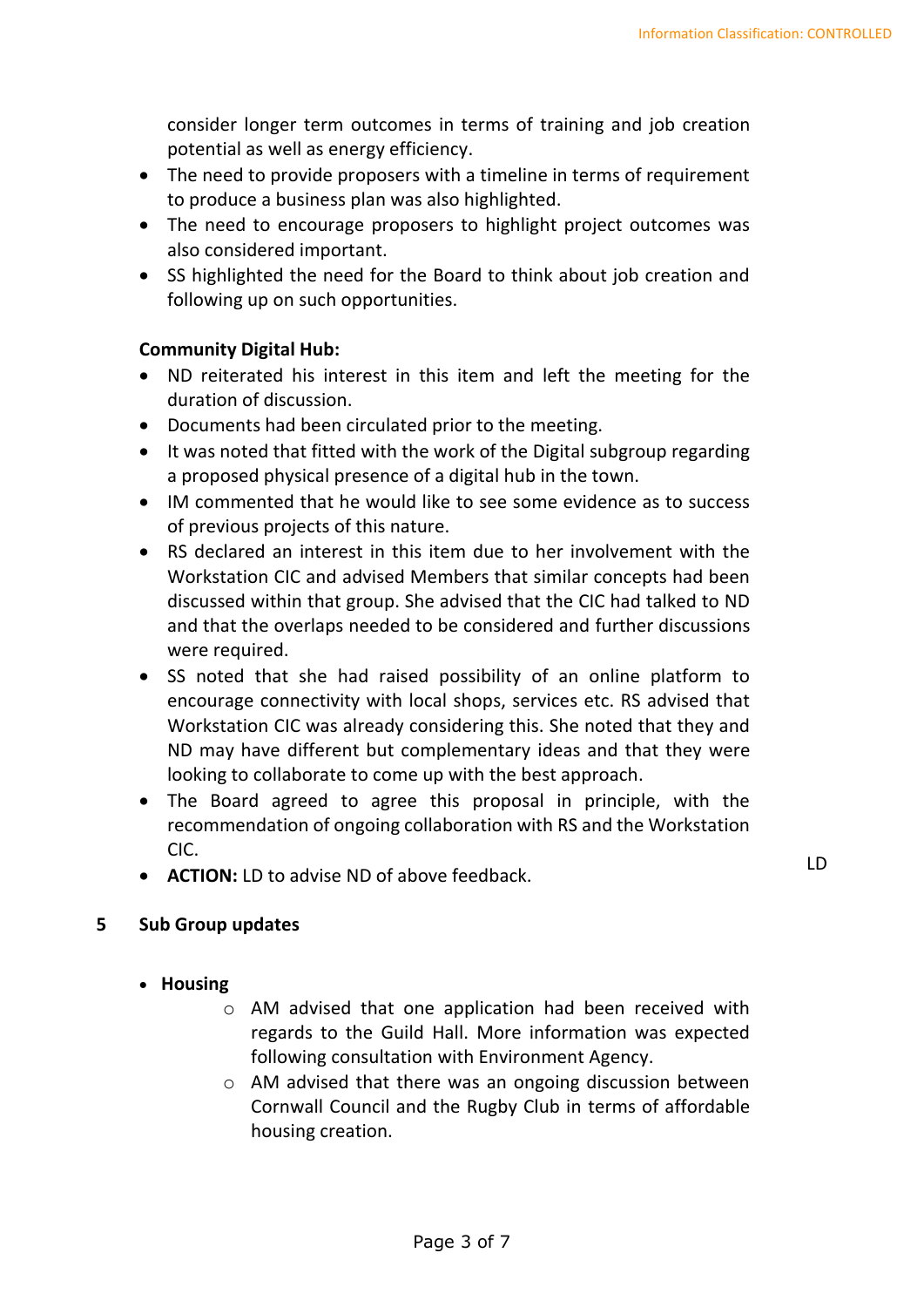- o AB declared an interest as chairman of the Rugby Club and noted that he would be present at the meeting the following day.
- o AM sought views from Board as to whether they felt the group should be actively seeking out sites for possible housing development.
- o SS indicated that SC had been tasked with investigating this.
- o There was a discussion around the acquisition of land and whether this would be an appropriate use of funds, as well as the possibility of a low-cost approach such as 'mini houses' or a 'rent plus' scheme.
- o DT mentioned One Public Estate with the idea of encouraging development on public body land.

#### • **Culture and Heritage**

- o LB advised that Leach Pottery had discussed potential collaboration with the skate park and Orchard as to how they could all work together, with visioning required.
- o RS advised that discussions were ongoing with an umbrella approach regarding a heritage centre and finding or building the right space for the archive.
- o Opportunity to acquire Lloyds Bank building was discussed.
- o **ACTION:** SC to put RS in contact with owner to explore options.

SC / RS

#### • **Business and Finance**

- o LT not present and it was noted that this group had not met recently.
- o LD and RS noted overlap with Workstation CIC.
- o LD noted that it was discussed from early on that some subgroups may be dissolved as things developed, and that the issue of business and finance came into all areas, so it was posed that it may be appropriate to dissolve this group. However, this would not be agreed in LT's absence.
- o LD advised that the possibility of ringfencing some funding to give out as smaller business grants was being investigated. LD was seeking advice from Government as to whether this would be allowed and was awaiting a definitive answer.
- $\circ$  SS posed possibility of working with BID.

#### • **Transport and Energy**

o AB reported that this group was working on big ideas, rather than receiving individual projects to consider.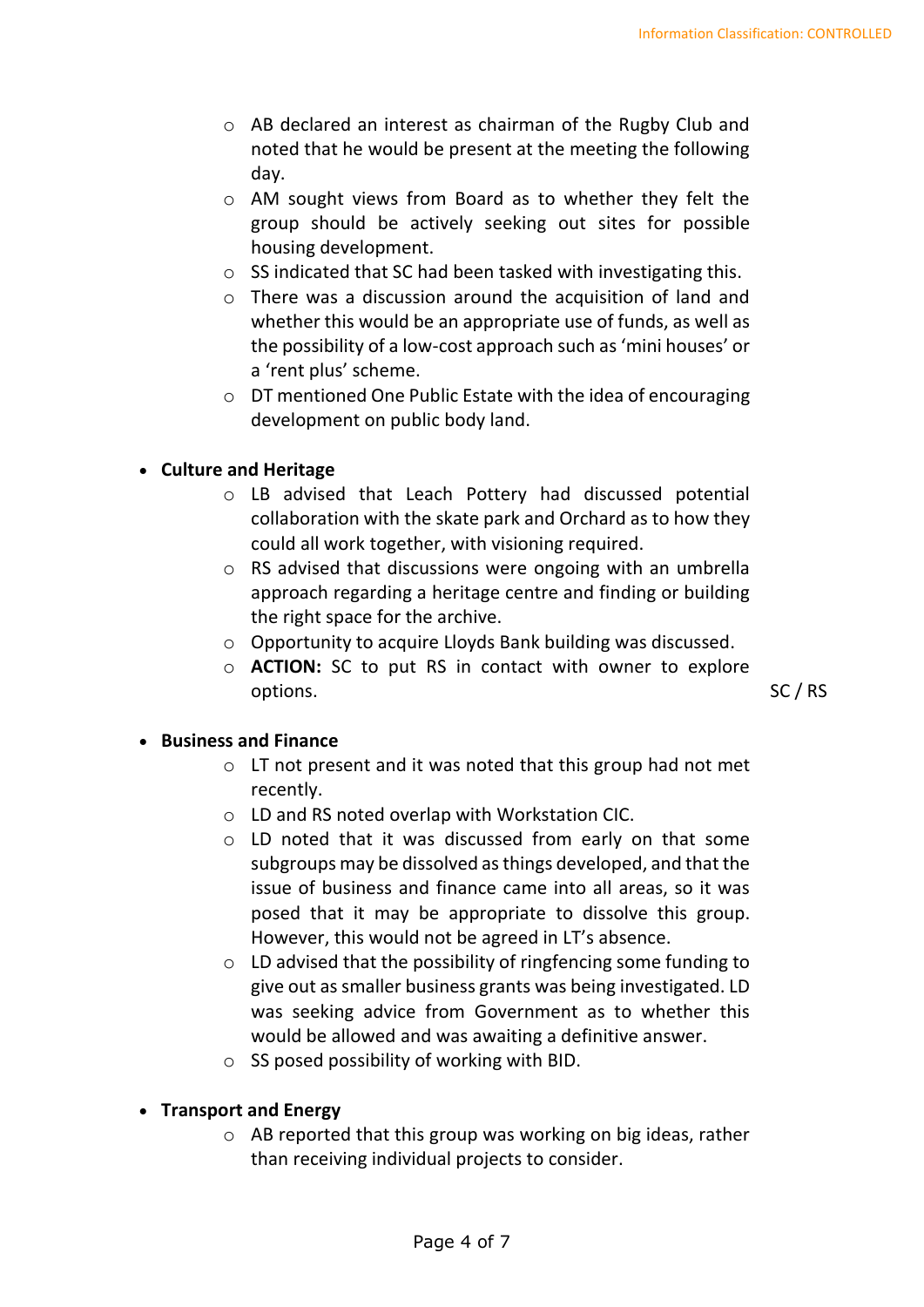- o AB noted the Bay to Bay cycle route which had great potential.
- o AB had circulated a paper prior to the meeting regarding converting existing branch line into electric light rail cars for passengers and goods. The group considered that mix of the two should be minimised.
- o AB also posed the potential of offshore wind or tidal power generation which the fund could potentially contribute to.
- o Members of the group felt that these ideas were too large for them to progress as a group of volunteers and were looking for Cornwall Council to provide full time support in order for them to continue. He noted the expertise in the group but advised that they were not in a position to offer professional services.
- o SS felt that the first step would be to establish interest from Network Rail as to their appetite for the scheme.
- o SS noted that Martin Pemberton, a member of the subgroup had indicated did not feel it was his role, as a volunteer, to approach his contacts to discuss.
- o TH confirmed he was able to approach his contact at Network Rail to discuss. He commented that this would be a transformational scheme and was keen to see conversations progress.
- o DT noted he had agreed with AB to attend next subgroup meeting to assist with exploring options.
- o SS advised that, having established appetite, additional support to progress the project from Cornwall Council/Arup.
- o SS commented that all Board and subgroup members were volunteers who had opted to get involved and she hoped that they would be keen to use their areas of expertise to inform projects even if they were not in a position to drive them.
- o It was noted that better understanding of the LEP strategy was required and SS had asked PN for more information.
- o Members noted that it was key as part of the Board vision to understand how larger projects, which could not be wholly delivered by the Towns Fund, fitted with longer term/wider strategy and where inclusion in the TIP was appropriate.
- o **ACTION:** TH and DT to attend next subgroup meeting
- o **ACTION:** LD to invite Rebecca Lyle, James Hatton and Lesley Barlow from Cornwall Council to the meeting.
- LD

- **Digital**
- $\circ$  ND advised that the group were looking at how to attract tech companies into the town and create jobs.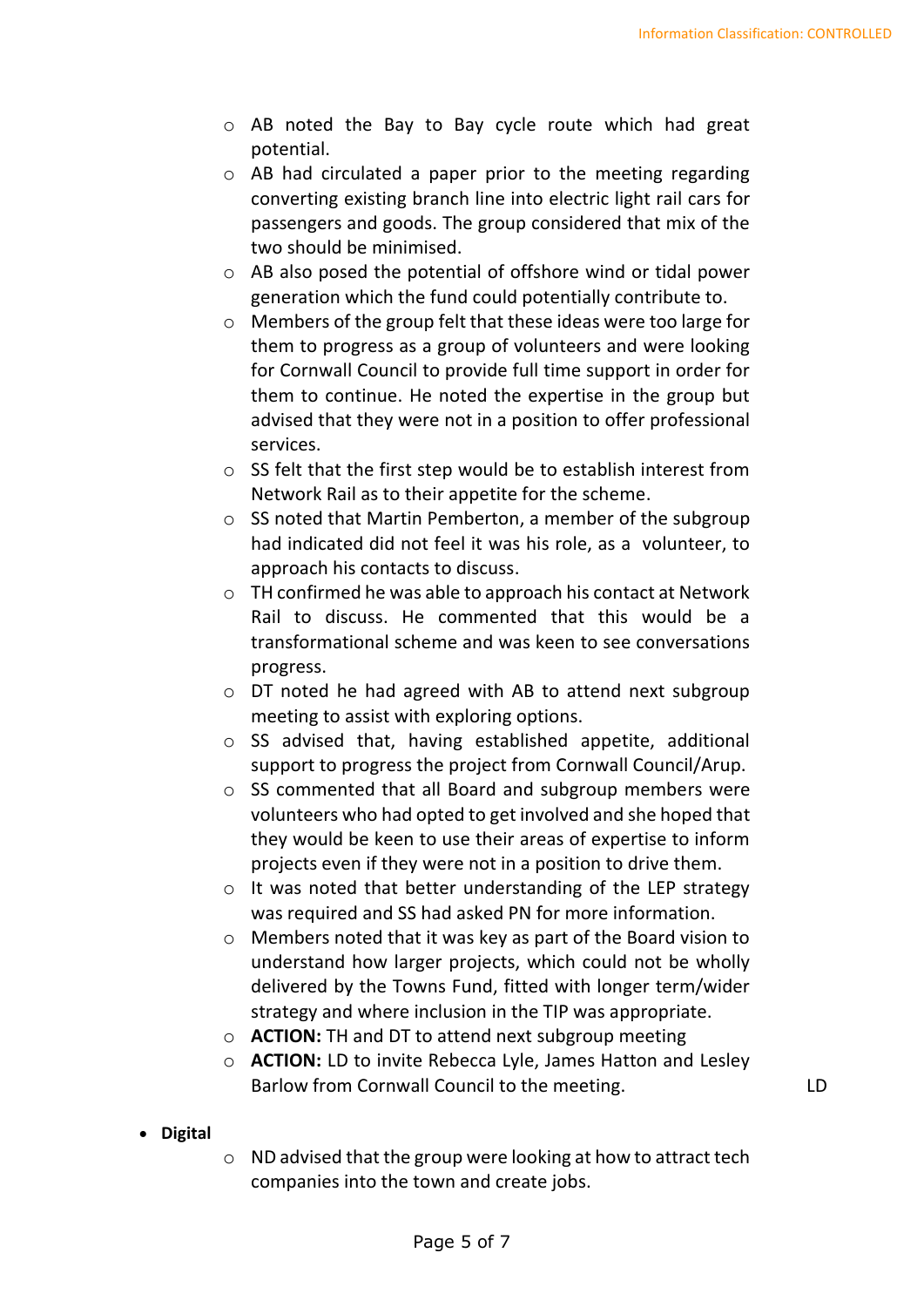- o Activities included:
- o Working with the school, looking at opportunities on site and working with school trust to produce a financial model.
- o Talking to PZ Town Deal regarding West Penwith Tech Cluster.
- o Working with RS and C&H subgroup and CMP on Heritage Trail to pull together projects and looking at educational tourism.
- o ND advised that the group had been approached by the Digital Transformation Project with the possibility of joining other Cornish towns to create a wider network. A meeting was being setting up to explore this.
- o Member of subgroup involved with superfast broadband project in Cornwall and was looking into possible involvement in 5G projects.
- o ND noted overlap with Workstation CIC and that conversations with RS and team were ongoing.

#### • **Young People**

- o SS noted that JB had stepped down as lead of this group due to other pressures, and GT had taken over the role.
- o It was noted that the next meeting of this group was the following day.

#### • **Food and Fishing**

- o Fishing: SS advised that the fishing cooperative had opted not to submit an EoI.
- o Food: SS advised that an EoI was forthcoming around a vertical farming proposal, which would have a connection with digital.

#### • **Communications**

- o LD noted that the Social media responses to date had been circulated with the agenda pack.
- o This provided an overview of what is coming in and was something Board members needed to be mindful of and consider as key to development of projects and TIP.
- **Subgroups:** LD commented on the possibly of switching from topic based subgroups to project based groups in order to progress projects for the TIP. LD noted that she would put a proposal together and circulate with the next Board update in two weeks' time.

#### **6 Update on £500,000 Accelerator fund**